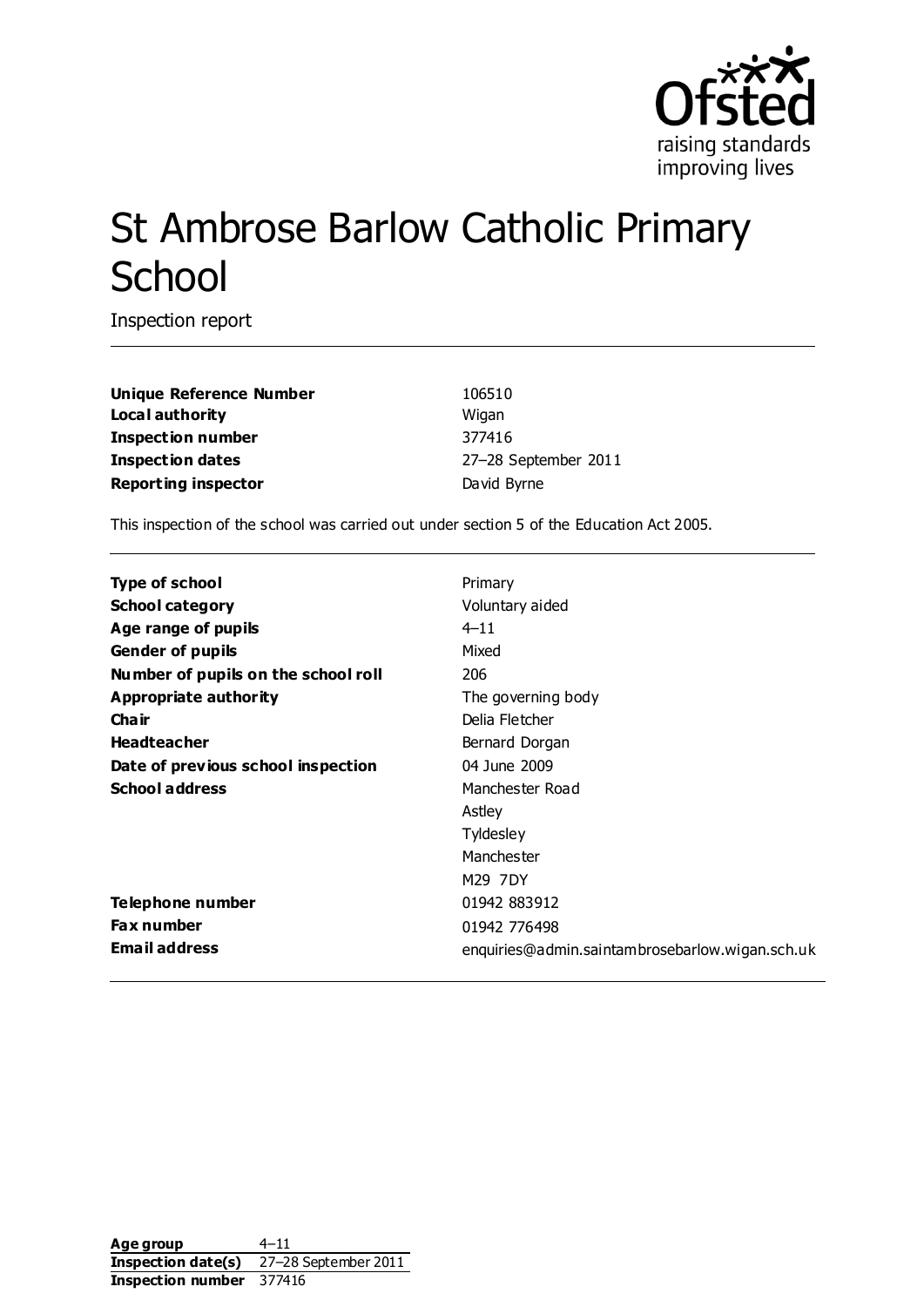The Office for Standards in Education, Children's Services and Skills (Ofsted) regulates and inspects to achieve excellence in the care of children and young people, and in education and skills for learners of all ages. It regulates and inspects childcare and children's social care, and inspects the Children and Family Court Advisory Support Service (Cafcass), schools, colleges, initial teacher training, work-based learning and skills training, adult and community learning, and education and training in prisons and other secure establishments. It rates council children's services, and inspects services for looked after children, safeguarding and child protection.

Further copies of this report are obtainable from the school. Under the Education Act 2005, the school must provide a copy of this report free of charge to certain categories of people. A charge not exceeding the full cost of reproduction may be made for any other copies supplied.

If you would like a copy of this document in a different format, such as large print or Braille, please telephone 0300 123 4234, or email [enquiries@ofsted.gov.uk](mailto:enquiries@ofsted.gov.uk)

You may copy all or parts of this document for non-commercial purposes, as long as you give details of the source and date of publication and do not alter the information in any way.

To receive regular email alerts about new publications, including survey reports and school inspection reports, please visit our website and go to 'Subscribe'.

Piccadilly Gate Store Street Manchester M1 2WD

T: 0300 123 4234 Textphone: 0161 618 8524 [enquiries@ofsted.gov.uk](mailto:enquiries@ofsted.gov.uk) [www.ofsted.gov.uk](http://www.ofsted.gov.uk/)



© Crown copyright 2011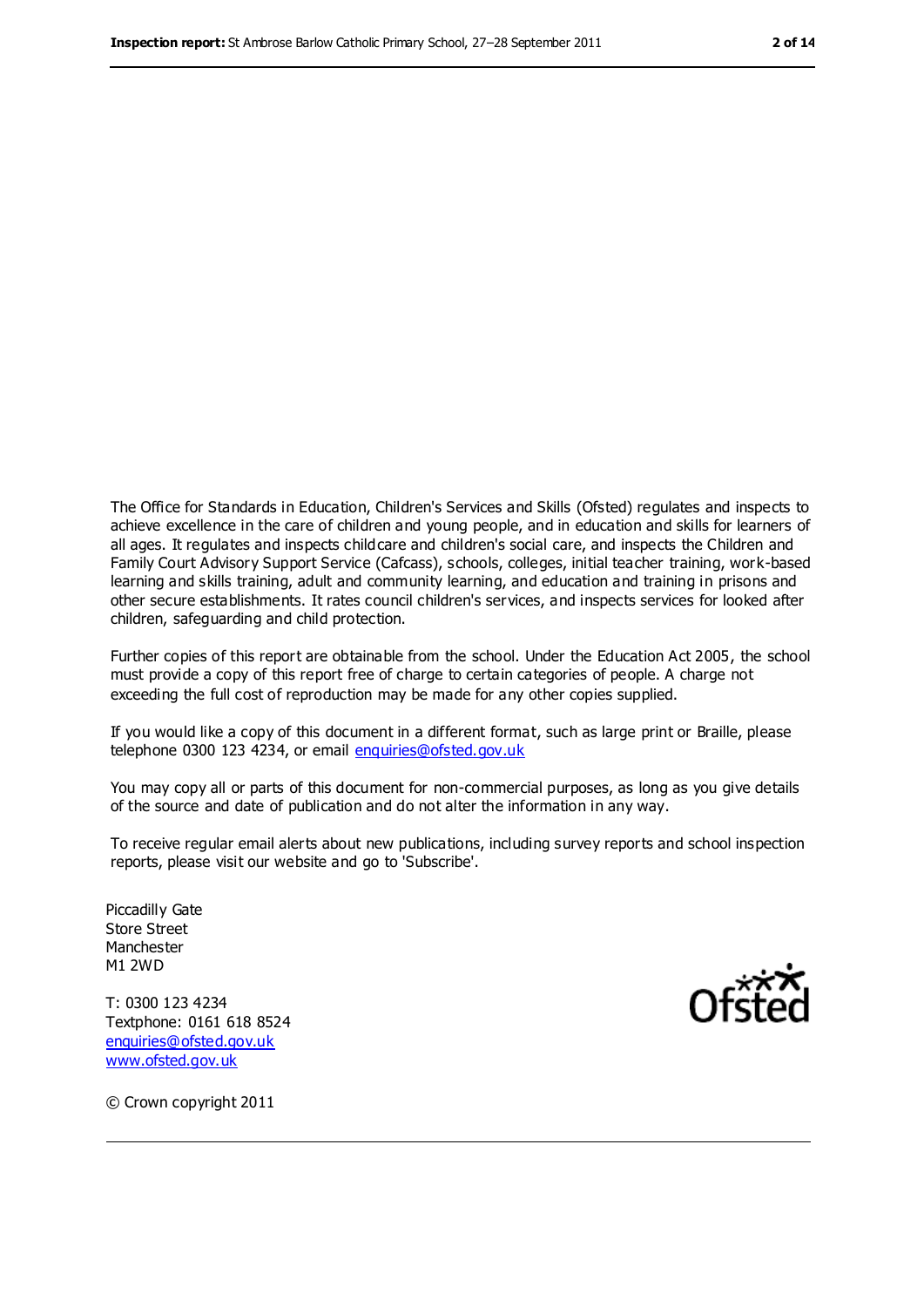# **Introduction**

This inspection was carried out by three additional inspectors. Inspectors observed 15 lessons, taught by eight teachers. They conducted meetings with pupils, staff and representatives of the governing body and held a discussion with a selection of parents and carers. Inspectors observed the school's work, looked at records of pupils' progress, reviewed the procedures employed to secure pupils' health and safety and evaluated samples of the pupils' work. They scrutinised questionnaires returned by pupils and the 53 questionnaires completed by parents and carers.

The inspection team reviewed many aspects of the school's work. It looked in detail at a number of key areas.

- $\blacksquare$  The achievement of higher attaining pupils and whether there are any differences in the progress of any groups in all subjects.
- The impact of strategies for widening the curriculum on pupils' creativity.
- Whether the quality of care, quidance and support is outstanding as reported by the school.
- Whether the school has a long term vision for its development which avoids complacency.

# **Information about the school**

This is a smaller than average-sized primary school. The percentage of pupils known to be eligible for free school meals is below average as is the proportion with special educational needs and/or disabilities. Most pupils are White British and smaller than average proportions are from minority ethnic backgrounds or speak English as an additional language.

The school has a number of awards including, Financial Management Systems in Schools (FMSiS), National Healthy Schools Status, Activemark and School Sports Coordinator Gold Award.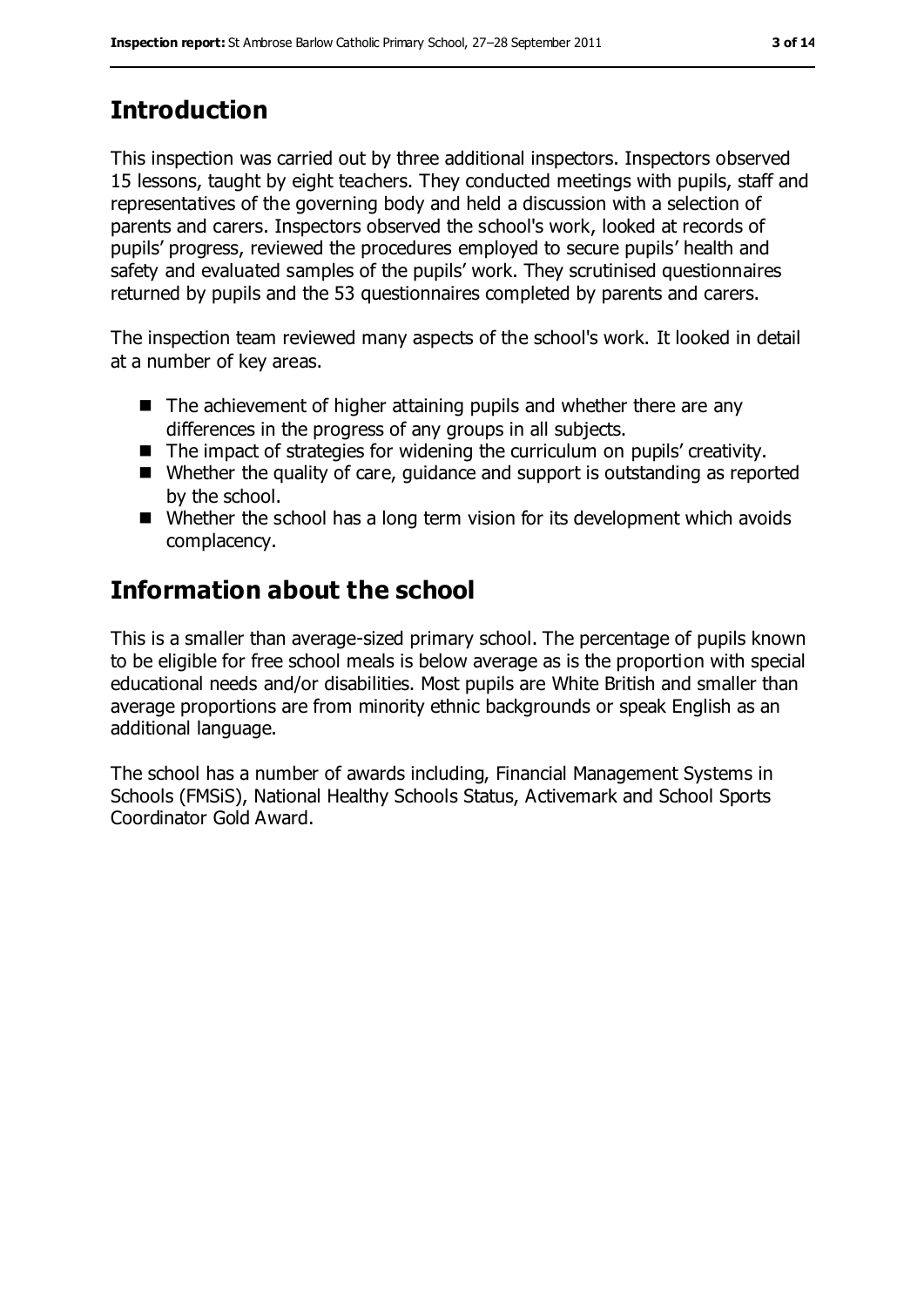**Inspection grades: 1 is outstanding, 2 is good, 3 is satisfactory and 4 is inadequate** Please turn to the glossary for a description of the grades and inspection terms

# **Inspection judgements**

### **Overall effectiveness: how good is the school? 1**

### **The school's capacity for sustained improvement 1**

### **Main findings**

This is an outstanding school which prepares pupils exceptionally well for the next stage of their education. Attainment is high and achievement and enjoyment are outstanding. These outstanding outcomes are due to the impact of excellent levels of care, guidance and support, high quality teaching and excellent leadership by the headteacher who is very ably supported by the deputy headteacher. Partnerships with parents and carers are very productive and their engagement in school life is outstanding. They are virtually unanimous in their support of the school which is reported to give everyone in the school community a sense of belonging.

Pupils' spiritual, moral, social and cultural development is outstanding and underpins their exemplary behaviour and excellent relationships. Pupils develop into confident and caring young people. Most have an extremely advanced understanding of their own safety and how to live healthily. Pupils 'cannot wait to get into school each morning', reflecting their enthusiasm for learning. This explains why rates of attendance are consistently high.

Progress across the school is rapid for all groups of pupils including those with special educational needs and/or disabilities. Attainment rises at an excellent rate and by the end of Year 6 it is consistently high. Higher attaining pupils do very well. The proportion of pupils exceeding the expectations for their age at Year 6 is exceptional with a particular strength in reading and mathematics. The school also has a justified reputation for the quality of singing and for its performance in aspects of sport. The curriculum places a great emphasis on the basic skills of reading, writing and mathematics. However, strategies for pupils to apply their high order skills independently and transfer their skills to real life situations are not yet effective enough.

At the heart of the school is the headteacher who has been instrumental in creating an approach to learning that is consistently followed by all staff. Every family and child is very well known and all pupils are valued. Excellent partnerships with others enhance learning. The school is respected by other professionals and increasingly used as a model of good practice. There is, however, no complacency and staff seek new ideas and carefully consider ways to improve. An accurate self-evaluation is based on the excellent use of assessment, discussions with pupils and reviews of their work. There is a proven track record of improvement, for example, in raising the quality of provision in the Early Years Foundation Stage from good to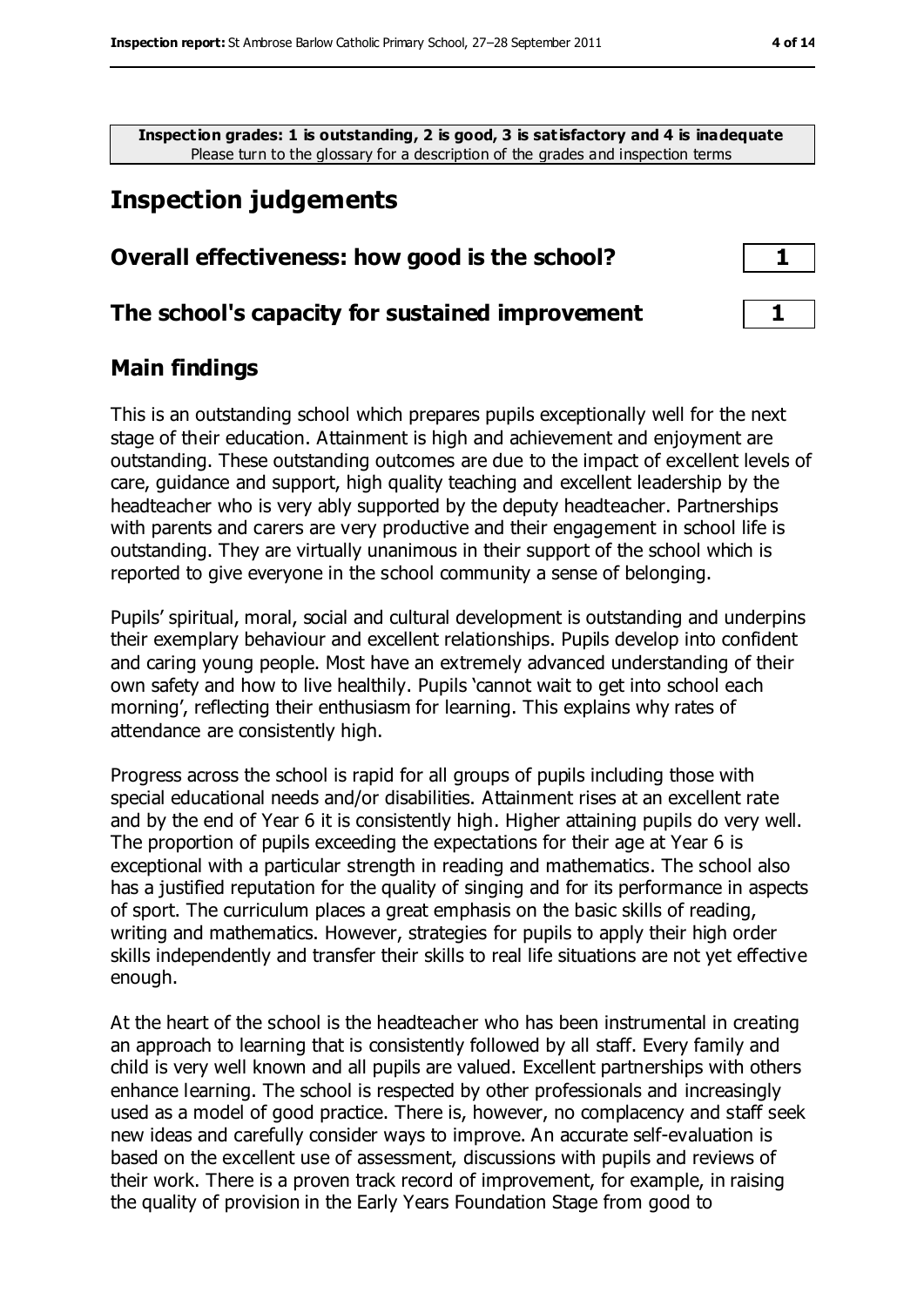outstanding, and this gives it an excellent capacity to improve further. The outstanding outcomes for pupils mean that its value for money is outstanding.

# **What does the school need to do to improve further?**

- $\blacksquare$  Improve the skills of pupils even further by:
- widening opportunities for them to apply their advanced skills of literacy and numeracy independently to real life situations.

# **Outcomes for individuals and groups of pupils 1**

Pupils are captivated by learning. They thrive on acquiring new facts and exploring new ideas, and they persevere to do their best. While exploring the factors in numbers during a mental starter element of a mathematics lesson, a real sense of excitement was evident among Year 6 pupils as they worked hard to be the first to identify the factors and also to explain the features of a prime number. Pupils show great pride in their work which demonstrates their care and attention to detail.

Achievement is outstanding because attainment is consistently high and learning and progress are outstanding. From starting points in the Early Years Foundation Stage which are broadly in line with expectations for their age, most pupils move on rapidly to exceed expectations for their age by the start of Year 1 in all areas of development. Their progress in reading is quite exceptional, reinforced by very effective steps to strengthen the way letters and sounds and spelling is taught to younger pupils up to the age of seven. In writing, pupils demonstrate excellent handwriting skills and use grammar, spelling and punctuation well for their age. Their composition of text is of a high standard. In mathematics, pupils develop a secure understanding of basic numbers and operations and of higher order concepts. They have the capacity to apply such knowledge and understandings to solve mathematical problems.

Pupils report that they feel safe at all times. They know how to conduct themselves well. Responding to clear guidance about desirable behaviour and a deep rooted respect for others, aggressive behaviour is virtually non-existent. Pupils know and understand how to live healthily. They enjoy being active at playtimes and thrive on testing their skills on the brand new outdoor trim trail. Pupils have an excellent understanding of dangers related to poor eating and abusing drugs such as tobacco. Many pupils are mature and responsible for their age and willingly get involved in running aspects of school life − the Eco Council is determined to save the planet and the sports council is keen to arrange a wide range of sports activities. Pupils appreciate features of different cultures and challenge discrimination and racist behaviour in society.

These are the grades for pupils' outcomes

 $\overline{a}$ 

**Pupils' achievement and the extent to which they enjoy their learning** Taking into account: Pupils' attainment $<sup>1</sup>$ </sup>

| 1 |
|---|
| ı |

<sup>&</sup>lt;sup>1</sup>The grades for attainment and attendance are: 1 is high; 2 is above average; 3 is broadly average; and 4 is low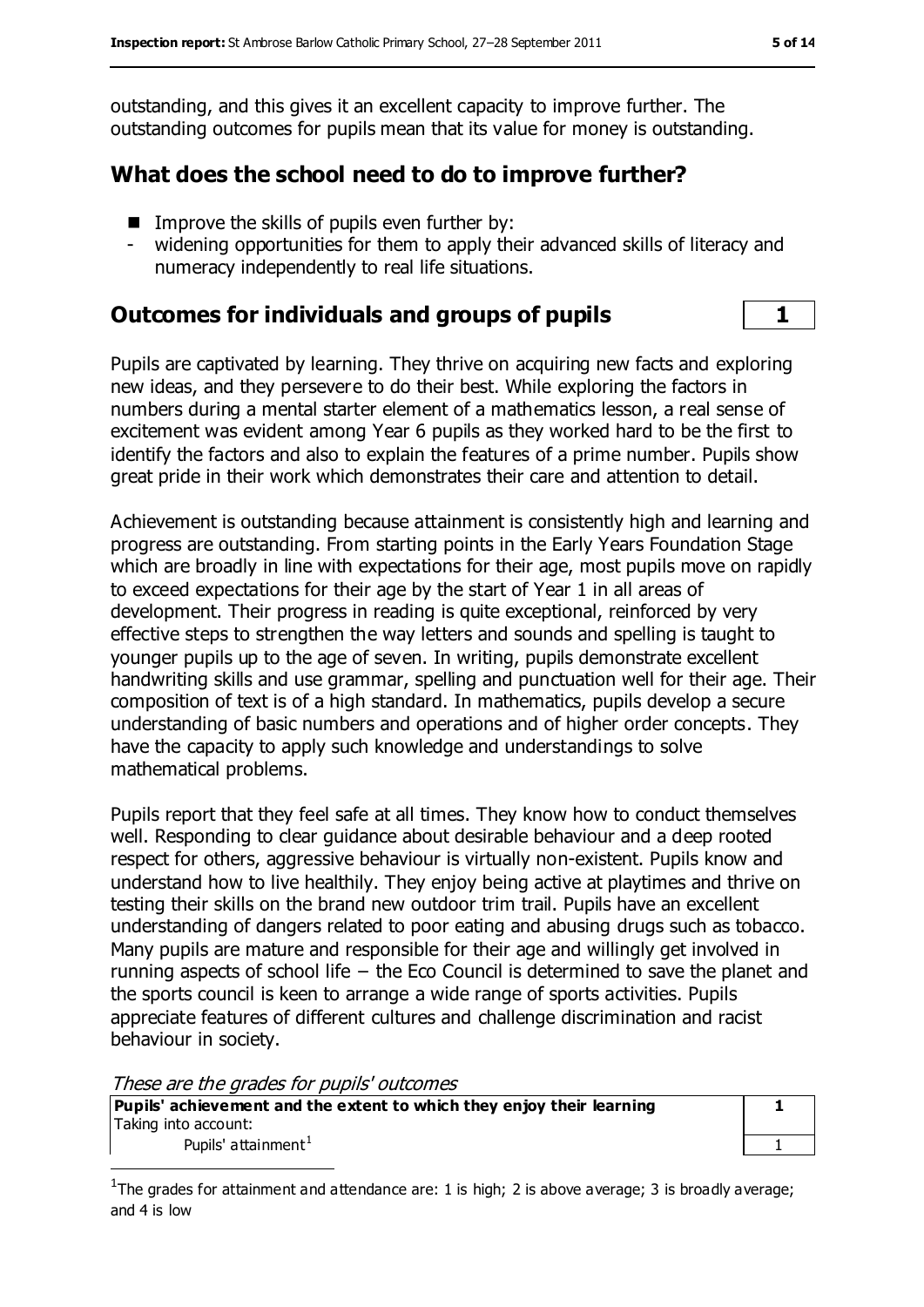| The quality of pupils' learning and their progress                             |  |
|--------------------------------------------------------------------------------|--|
| The quality of learning for pupils with special educational needs and/or       |  |
| disabilities and their progress                                                |  |
| The extent to which pupils feel safe                                           |  |
| <b>Pupils' behaviour</b>                                                       |  |
| The extent to which pupils adopt healthy lifestyles                            |  |
| The extent to which pupils contribute to the school and wider community        |  |
| The extent to which pupils develop skills that will contribute to their future |  |
| economic well-being                                                            |  |
| Taking into account:                                                           |  |
| Pupils' attendance <sup>1</sup>                                                |  |
| The extent of pupils' spiritual, moral, social and cultural development        |  |

### **How effective is the provision?**

A major strength of the school that has a significant impact on pupils' learning is the high levels of consistency in the way teachers work. Lessons are very well constructed, fast paced in their delivery and clear in what is expected. Assessment is thorough and informs teachers' planning. All staff set high expectations and pay attention to detail, for example, about the presentation of pupils' work. All have warm respectful relationships with pupils and have a detailed knowledge of the each pupil. Desirable behaviour is rewarded and pupils develop an awareness of how to treat others. Lessons are brought to life at times by a good use of drama, for example, Year 4 pupils benefited from taking on the role of 'Marcus', a Roman soldier, in order to prompt writing to reflect the soldier's point of view in the events around Boudicca's revolt. Staff and pupils work together in evaluating how well pupils are achieving. Marking is prompt and increasingly giving specific guidance to the pupils about the next steps to improve. Excellent teamwork with dedicated teaching assistants offers tailored support to pupils with special educational needs and/or disabilities and those who are underachieving.

The curriculum is broad and balanced, successfully balancing the promotion of academic achievement with personal development. In addition to the good provision for English and mathematics, the curriculum has strengths in aspects of music, a wide range of activities related to physical education and also in Spanish. While most pupils have good levels of independence, there are too few chances for pupils to lead their own learning and apply their high attainment in literacy and numeracy to real life contexts. Pupils benefit from access to a good range of extra-curricular clubs provided by staff, some of which develop their creativity. Visits, such as that to an outdoor education centre, assist in widening pupils' understanding of the world beyond their locality.

'This is a school where everyone is wrapped in love and care', is a typical comment from parents and carers, who correctly rate care, guidance and support as being outstanding. Close links with external agencies provides additional support where required. Pupils of all abilities make exceptional progress due to well-planned support and pupils with emotional difficulties are nurtured to have self-belief. Good induction procedures settle children and families into school in the Early Years Foundation Stage quickly and excellent arrangements for pupils moving on to secondary school ease their transition.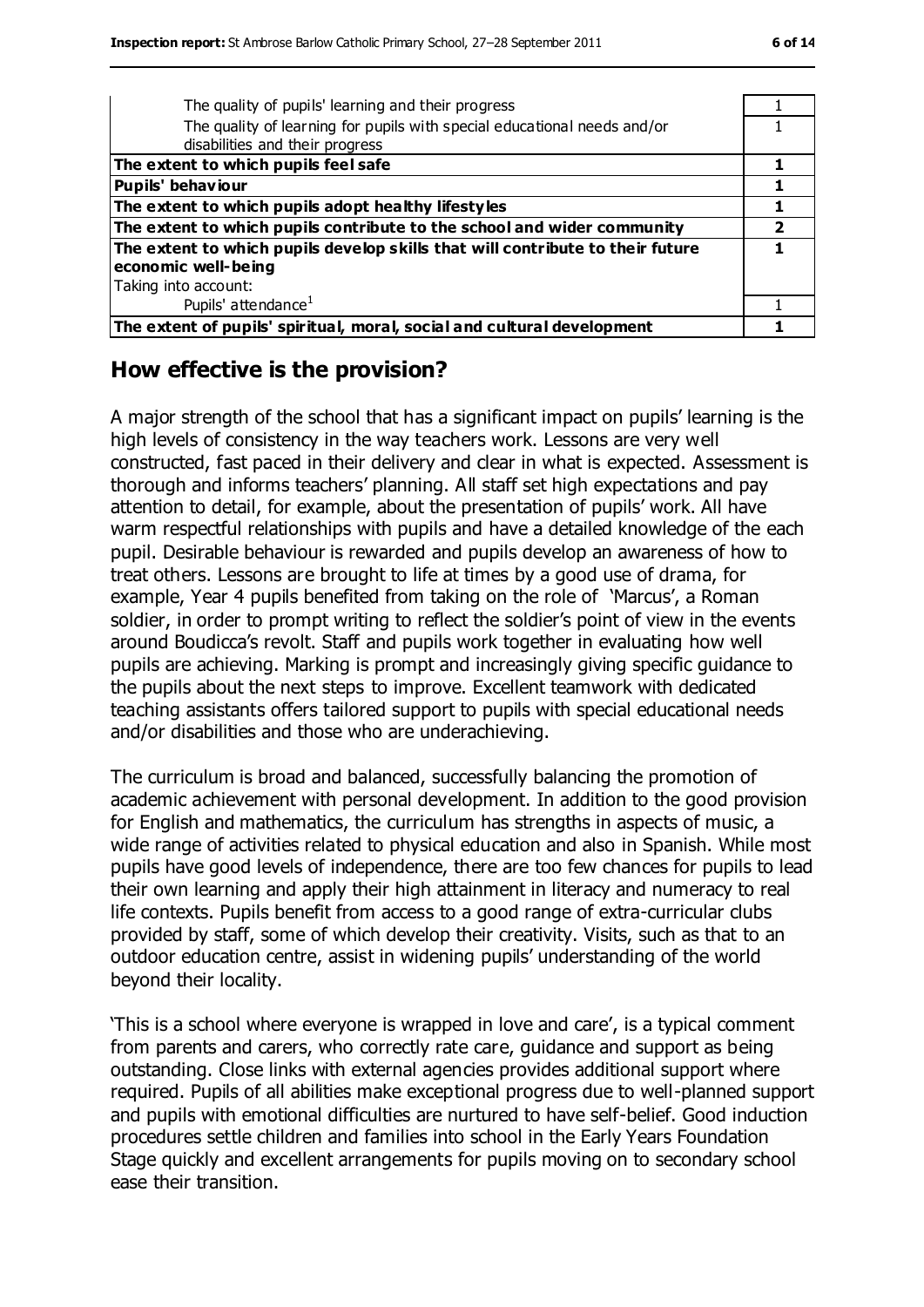#### These are the grades for the quality of provision

| The quality of teaching                                                  |  |
|--------------------------------------------------------------------------|--|
| Taking into account:                                                     |  |
| The use of assessment to support learning                                |  |
| The extent to which the curriculum meets pupils' needs, including, where |  |
| relevant, through partnerships                                           |  |
| The effectiveness of care, guidance and support                          |  |

### **How effective are leadership and management?**

Leaders and managers are highly effective in identifying exactly the needs of pupils attending St Ambrose Barlow. Very much at the heart of the school's ethos is that every child matters and discrimination or racist behaviour is unacceptable. High ambitions for pupils are shared by all involved with the school and this drives the school forward. Continuous professional development is given a high priority and enables staff to acquire new skills and develop and refine their existing strengths. Excellent systems for evaluating the school's performance lead to the identification of highly relevant areas for its improvement and the setting of high targets for pupils' performance. The impact of the strategies for raising achievement is evident in the way that pupils have attained highly for year after year and exceeded all targets. The governing body provides good support for the school. It knows the school well and is instrumental in influencing aspects of its performance, although is not fully involved in all aspects of school development planning. It ensures that statutory requirements related to safeguarding are fully met, the school is safe and secure and procedures for child protection are robust.

Parents and carers are engaged with the school and are close partners in their children's education. Their views are respected and responded to, and, at times, daily contact between staff and parents and carers adds to the high quality of information provided for them. Access to a high quality and informative website, as well as texting systems, mean that communication is quick and at times instant. The school does much to promote cohesion within the community and among pupils and families. Those of different cultures and religions are respected and valued. An understanding of diversity in the wider world is promoted through the curriculum but pupils have limited experience of meeting or communicating with pupils of different backgrounds. Excellent partnerships with other schools, educational consultants and practitioners in health, education and social care benefit all pupils and staff development.

| The effectiveness of leadership and management in embedding ambition and<br>driving improvement                                                                     |  |
|---------------------------------------------------------------------------------------------------------------------------------------------------------------------|--|
| Taking into account:                                                                                                                                                |  |
| The leadership and management of teaching and learning                                                                                                              |  |
| The effectiveness of the governing body in challenging and supporting the<br>school so that weaknesses are tackled decisively and statutory responsibilities<br>met |  |
| The effectiveness of the school's engagement with parents and carers                                                                                                |  |
| The effectiveness of partnerships in promoting learning and well-being                                                                                              |  |
| The effectiveness with which the school promotes equality of opportunity and<br>tackles discrimination                                                              |  |

These are the grades for the leadership and management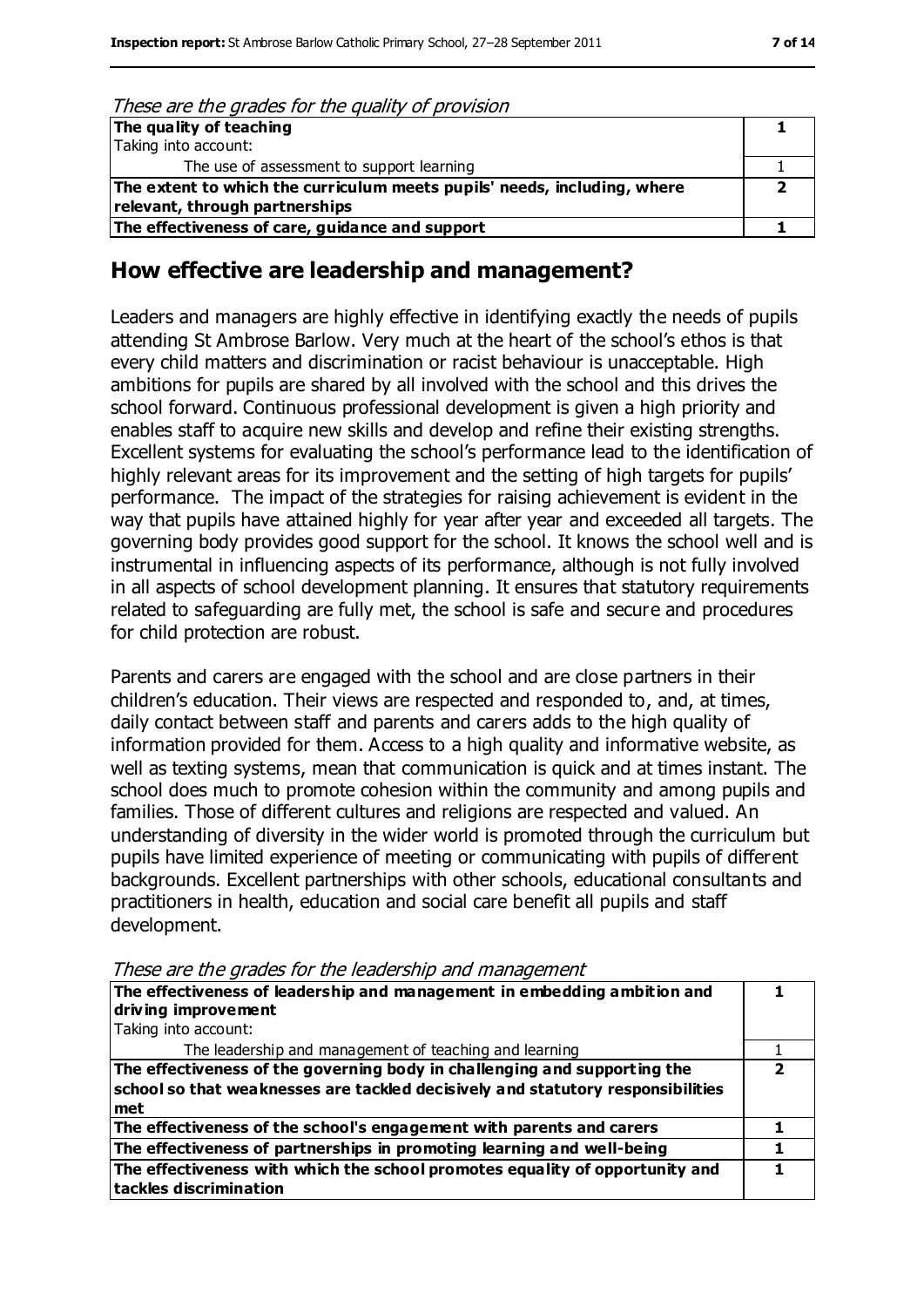| The effectiveness of safeguarding procedures                                   |  |
|--------------------------------------------------------------------------------|--|
| The effectiveness with which the school promotes community cohesion            |  |
| The effectiveness with which the school deploys resources to achieve value for |  |
| money                                                                          |  |

# **Early Years Foundation Stage**

Children receive an excellent start to their education in the Early Years Foundation Stage. As a result of high quality teaching, very effective leadership and management and a secure and stimulating learning area, all children make rapid progress. Most children start school with levels of development that are typical for their age and start Year 1 with attainment that is above expectations. Teaching and support staff provide a wide range of activities for children to choose from, all linked to essential areas for learning for children at this age. Resources are organised to enable children to select a range of well-planned learning activities both indoors and out. Since the last inspection, the creation of a high quality outdoor area enables children to move seamlessly between indoor and outdoor learning.

Good attention is given to promoting speaking and the pattern of language. Children enjoy experiencing nursery rhymes and other effectively taught activities, through which they extend their understanding of letters and sounds which helps them to make a good start with reading and writing. Children's awareness of how to be safe and healthy is successfully promoted  $-$  for example, when building a tent one girl was adamant that it was unsafe to stand on the plastic box they were using.

The leader of the setting manages its provision very effectively to give pupils the best possible deal. Children are safe and secure at all times and their well-being is of the highest priority. Assessment is well organised and accurate and used to identify individual needs to support and challenge as required. Parents and carers are valued partners in their children's education and encouraged to support learning at home.

These are the grades for the Early Years Foundation Stage

| Overall effectiveness of the Early Years Foundation stage                    |  |
|------------------------------------------------------------------------------|--|
| Taking into account:                                                         |  |
| Outcomes for children in the Early Years Foundation Stage                    |  |
| The quality of provision in the Early Years Foundation Stage                 |  |
| The effectiveness of leadership and management in the Early Years Foundation |  |
| Stage                                                                        |  |

### **Views of parents and carers**

The number of questionnaires returned was slightly below average for a primary school. However, of those returned, the vast majority of parents and carers rate the school highly. Much praise is given to the quality of leadership by the headteacher who is reported to know every child and family and to care for everyone. Staff are said to be very visible at the start and end of the day and easy to approach; communication is rated very highly. They praise the behaviour promoted and the attention given to encouraging positive relationships between pupils. The school is reported to be a strong part of the community and to contribute to many aspects of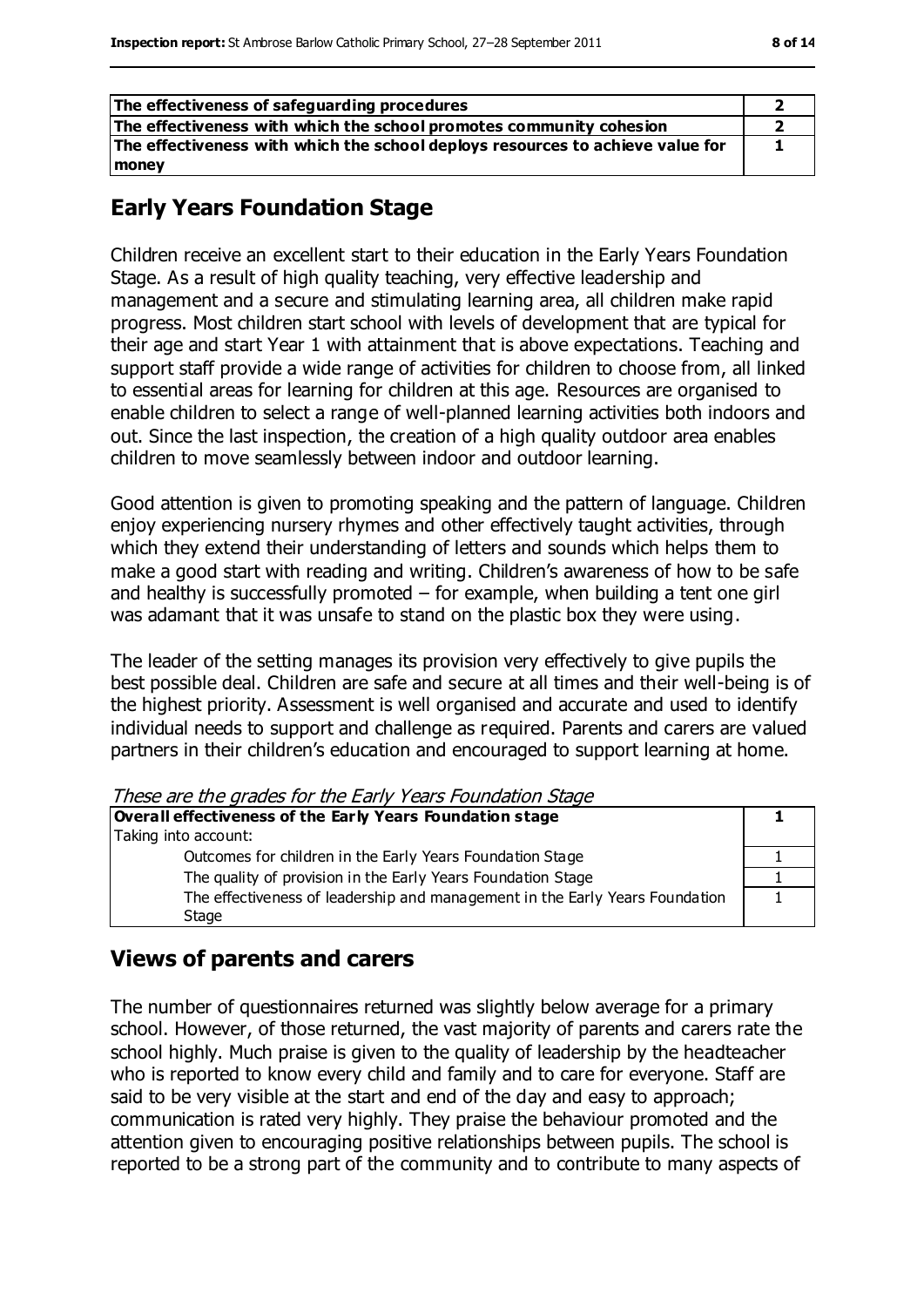local life. The inspection findings agree with the strengths identified by almost all parents and carers returning their questionnaires.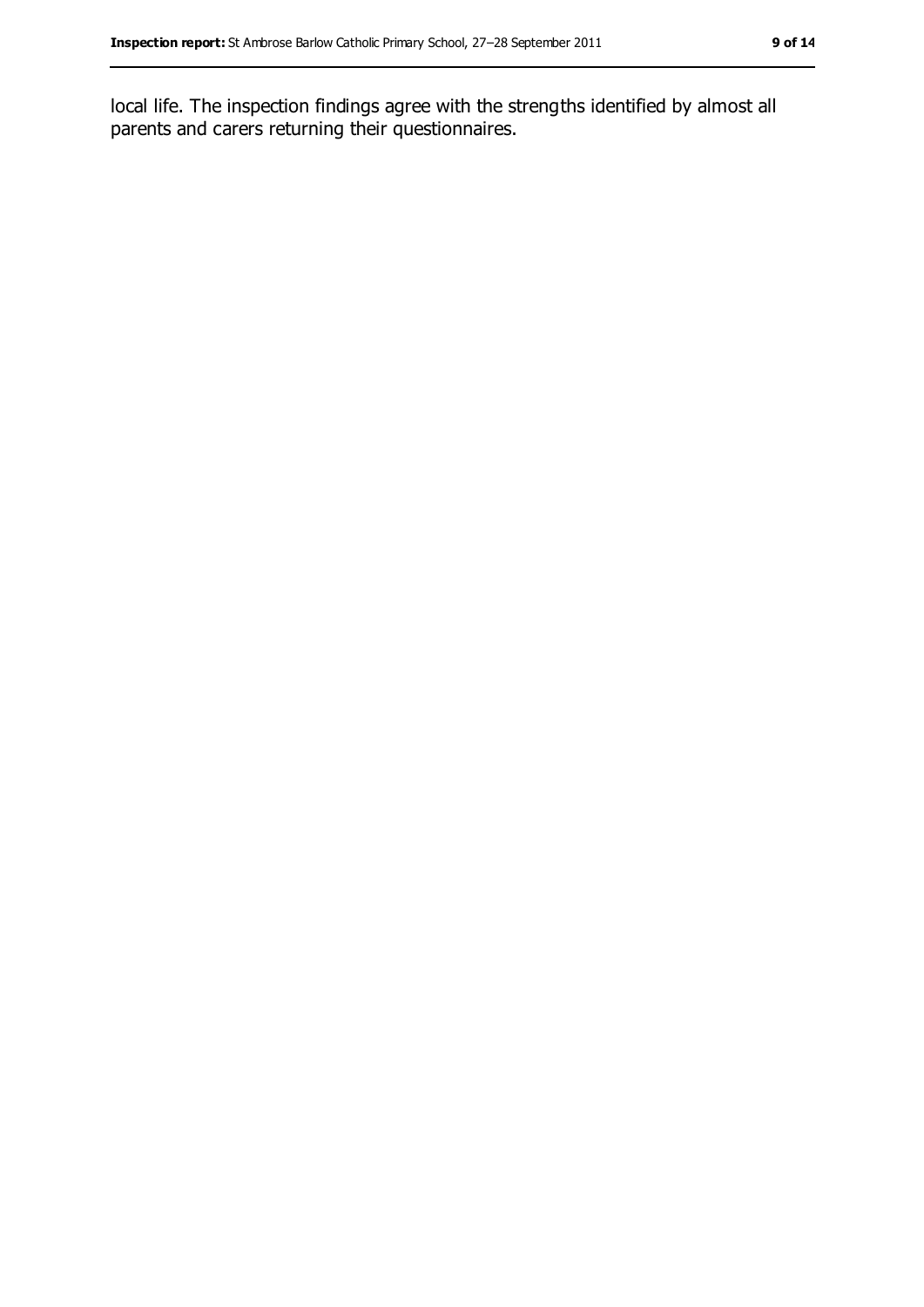# **Responses from parents and carers to Ofsted's questionnaire**

Ofsted invited all the registered parents and carers of pupils registered at St Ambrose Barlow Catholic Primary School to complete a questionnaire about their views of the school.

In the questionnaire, parents and carers were asked to record how strongly they agreed with 13 statements about the school.

The inspection team received 53 completed questionnaires by the end of the on-site inspection. In total, there are 206 pupils registered at the school.

| <b>Statements</b>                                                                                                                                                                                                                                       | <b>Strongly</b><br>agree |               |              | <b>Agree</b>  |              | <b>Disagree</b> |              | <b>Strongly</b><br>disagree |
|---------------------------------------------------------------------------------------------------------------------------------------------------------------------------------------------------------------------------------------------------------|--------------------------|---------------|--------------|---------------|--------------|-----------------|--------------|-----------------------------|
|                                                                                                                                                                                                                                                         | <b>Total</b>             | $\frac{1}{2}$ | <b>Total</b> | $\frac{0}{0}$ | <b>Total</b> | $\frac{1}{2}$   | <b>Total</b> | $\frac{0}{0}$               |
| My child enjoys school                                                                                                                                                                                                                                  | 39                       | 74            | 10           | 19            | 0            | $\mathbf 0$     | 0            | 0                           |
| The school keeps my child<br>safe                                                                                                                                                                                                                       | 36                       | 68            | 13           | 25            | 0            | $\mathbf 0$     | $\mathbf 0$  | $\mathbf 0$                 |
| The school informs me<br>about my child's progress                                                                                                                                                                                                      | 28                       | 53            | 24           | 45            | 0            | $\mathbf{0}$    | $\mathbf 0$  | $\mathbf 0$                 |
| My child is making enough<br>progress at this school                                                                                                                                                                                                    | 35                       | 66            | 17           | 32            | 0            | $\mathbf 0$     | $\mathbf 0$  | $\mathbf 0$                 |
| The teaching is good at<br>this school                                                                                                                                                                                                                  | 36                       | 68            | 17           | 32            | 0            | $\mathbf 0$     | $\mathbf 0$  | $\mathbf 0$                 |
| The school helps me to<br>support my child's learning                                                                                                                                                                                                   | 31                       | 58            | 21           | 40            | 0            | $\mathbf 0$     | $\mathbf 0$  | $\mathbf 0$                 |
| The school helps my child<br>to have a healthy lifestyle                                                                                                                                                                                                | 26                       | 49            | 26           | 49            | 0            | $\mathbf 0$     | $\mathbf 0$  | $\mathbf 0$                 |
| The school makes sure that<br>my child is well prepared<br>for the future (for example<br>changing year group,<br>changing school, and for<br>children who are finishing<br>school, entering further or<br>higher education, or<br>entering employment) | 31                       | 58            | 19           | 36            | $\mathbf{1}$ | $\overline{2}$  | $\mathbf 0$  | $\mathbf 0$                 |
| The school meets my<br>child's particular needs                                                                                                                                                                                                         | 29                       | 55            | 21           | 40            | $\mathbf{1}$ | $\overline{2}$  | $\mathbf 0$  | $\mathbf 0$                 |
| The school deals effectively<br>with unacceptable<br>behaviour                                                                                                                                                                                          | 29                       | 55            | 22           | 42            | 0            | $\mathbf 0$     | $\mathbf 0$  | $\mathbf 0$                 |
| The school takes account<br>of my suggestions and<br>concerns                                                                                                                                                                                           | 26                       | 49            | 21           | 40            | $\mathbf{1}$ | $\overline{2}$  | $\mathbf 0$  | 0                           |
| The school is led and<br>managed effectively                                                                                                                                                                                                            | 31                       | 58            | 20           | 38            | 0            | $\mathbf 0$     | $\mathbf 0$  | $\mathbf 0$                 |
| Overall, I am happy with<br>my child's experience at<br>this school                                                                                                                                                                                     | 37                       | 70            | 16           | 30            | 0            | $\mathbf 0$     | 0            | 0                           |

The table above summarises the responses that parents and carers made to each statement. The percentages indicate the proportion of parents and carers giving that response out of the total number of completed questionnaires. Where one or more parents and carers chose not to answer a particular question, the percentages will not add up to 100%.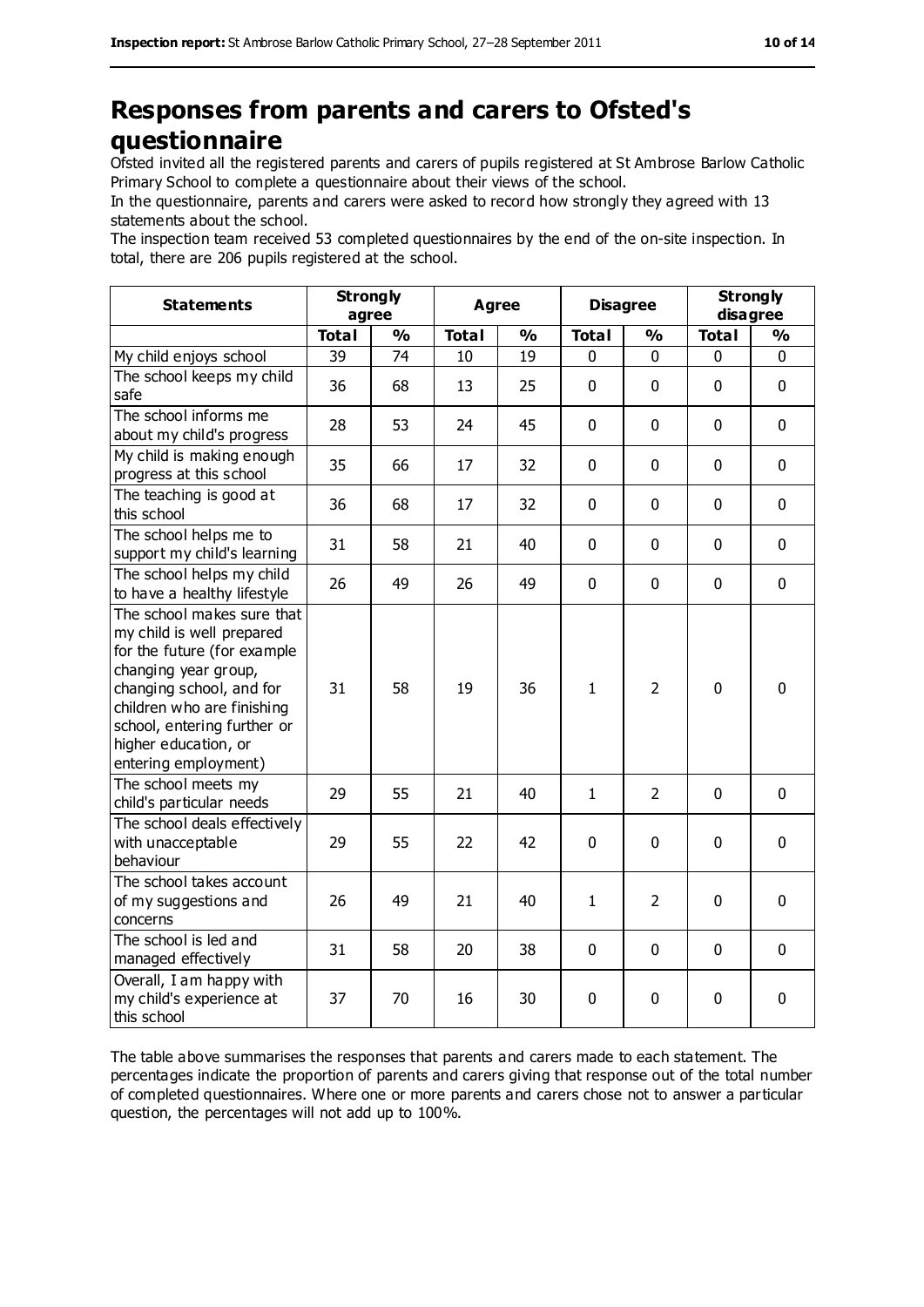# **Glossary**

# **What inspection judgements mean**

| Grade   | <b>Judgement</b> | <b>Description</b>                                                                                                                                                                                                               |
|---------|------------------|----------------------------------------------------------------------------------------------------------------------------------------------------------------------------------------------------------------------------------|
| Grade 1 | Outstanding      | These features are highly effective. An outstanding<br>school provides exceptionally well for all its pupils'<br>needs.                                                                                                          |
| Grade 2 | Good             | These are very positive features of a school. A school<br>that is good is serving its pupils well.                                                                                                                               |
| Grade 3 | Satisfactory     | These features are of reasonable quality. A<br>satisfactory school is providing adequately for its<br>pupils.                                                                                                                    |
| Grade 4 | Inadequate       | These features are not of an acceptable standard. An<br>inadequate school needs to make significant<br>improvement in order to meet the needs of its pupils.<br>Ofsted inspectors will make further visits until it<br>improves. |

# **Overall effectiveness of schools**

|                          | Overall effectiveness judgement (percentage of schools) |      |                     |                   |
|--------------------------|---------------------------------------------------------|------|---------------------|-------------------|
| <b>Type of</b><br>school | <b>Outstanding</b>                                      | Good | <b>Satisfactory</b> | <b>Inadequate</b> |
| Nursery schools          | 43                                                      | 47   | 10                  |                   |
| Primary schools          | 6                                                       | 46   | 42                  |                   |
| Secondary<br>schools     | 14                                                      | 36   | 41                  | 9                 |
| Sixth forms              | 15                                                      | 42   | 41                  | 3                 |
| Special schools          | 30                                                      | 48   | 19                  |                   |
| Pupil referral<br>units  | 14                                                      | 50   | 31                  | 5                 |
| All schools              | 10                                                      | 44   | 39                  |                   |

New school inspection arrangements were introduced on 1 September 2009. This means that inspectors now make some additional judgements that were not made previously.

The data in the table above are for the period 1 September 2010 to 08 April 2011 and are consistent with the latest published official statistics about maintained school inspection outcomes (see [www.ofsted.gov.uk\)](http://www.ofsted.gov.uk/).

The sample of schools inspected during 2010/11 was not representative of all schools nationally, as weaker schools are inspected more frequently than good or outstanding schools.

Percentages are rounded and do not always add exactly to 100. Sixth form figures reflect the judgements made for the overall effectiveness of the sixth form in secondary schools, special schools and pupil referral units.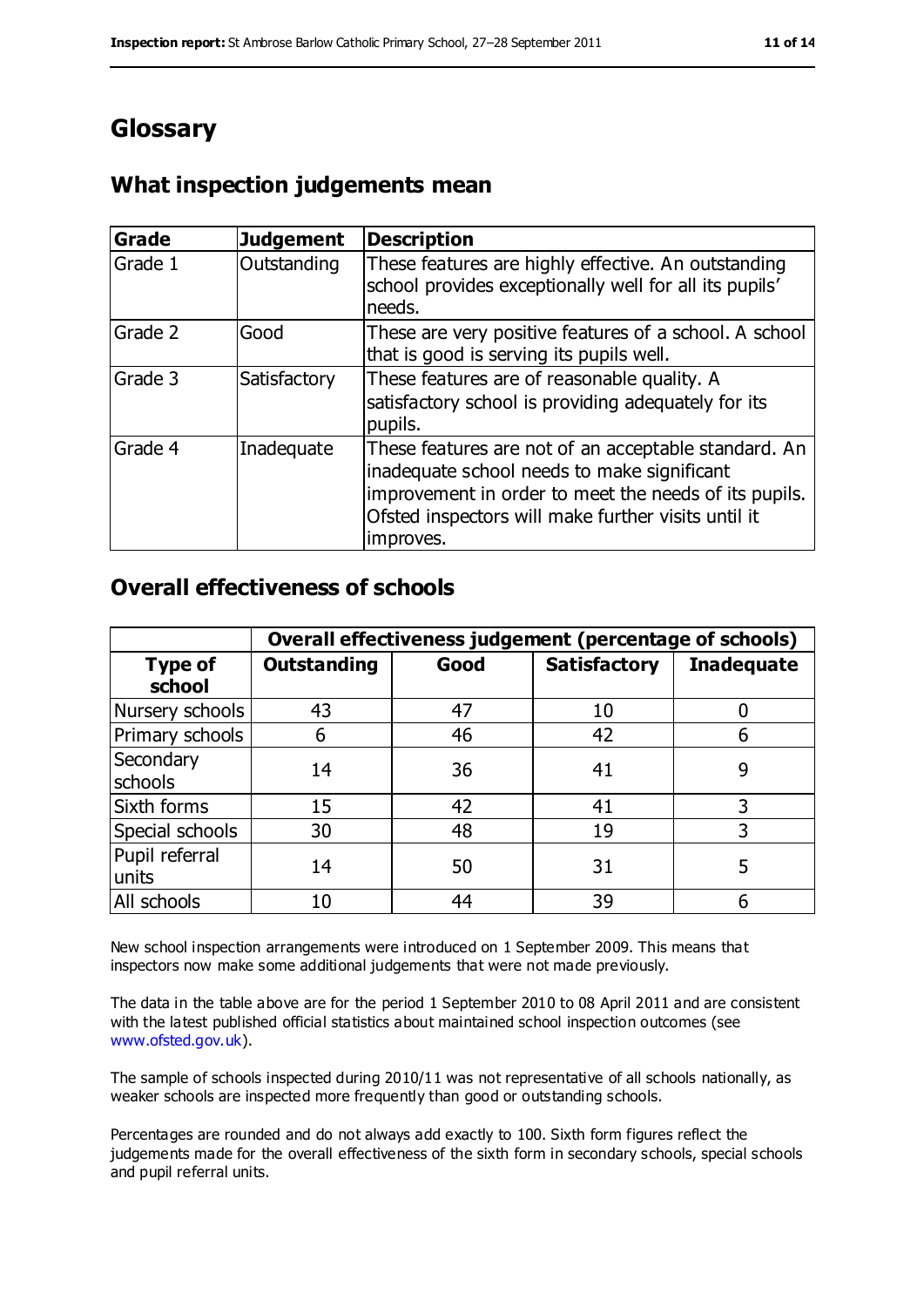# **Common terminology used by inspectors**

| Achievement:               | the progress and success of a pupil in their<br>learning, development or training.                                                                                                                                                                                                                                                     |  |  |
|----------------------------|----------------------------------------------------------------------------------------------------------------------------------------------------------------------------------------------------------------------------------------------------------------------------------------------------------------------------------------|--|--|
| Attainment:                | the standard of the pupils' work shown by test<br>and examination results and in lessons.                                                                                                                                                                                                                                              |  |  |
| Capacity to improve:       | the proven ability of the school to continue<br>improving. Inspectors base this judgement on<br>what the school has accomplished so far and on<br>the quality of its systems to maintain<br>improvement.                                                                                                                               |  |  |
| Leadership and management: | the contribution of all the staff with<br>responsibilities, not just the headteacher, to<br>identifying priorities, directing and motivating staff<br>and running the school.                                                                                                                                                          |  |  |
| Learning:                  | how well pupils acquire knowledge, develop their<br>understanding, learn and practise skills and are<br>developing their competence as learners.                                                                                                                                                                                       |  |  |
| Overall effectiveness:     | inspectors form a judgement on a school's overall<br>effectiveness based on the findings from their<br>inspection of the school. The following<br>judgements, in particular, influence what the<br>overall effectiveness judgement will be.                                                                                            |  |  |
|                            | The school's capacity for sustained<br>ш<br>improvement.<br>Outcomes for individuals and groups of<br>pupils.<br>$\blacksquare$ The quality of teaching.<br>The extent to which the curriculum meets<br>pupils' needs, including, where relevant,<br>through partnerships.<br>The effectiveness of care, guidance and<br>ш<br>support. |  |  |
| Progress:                  | the rate at which pupils are learning in lessons<br>and over longer periods of time. It is often<br>measured by comparing the pupils' attainment at<br>the end of a key stage with their attainment when<br>they started.                                                                                                              |  |  |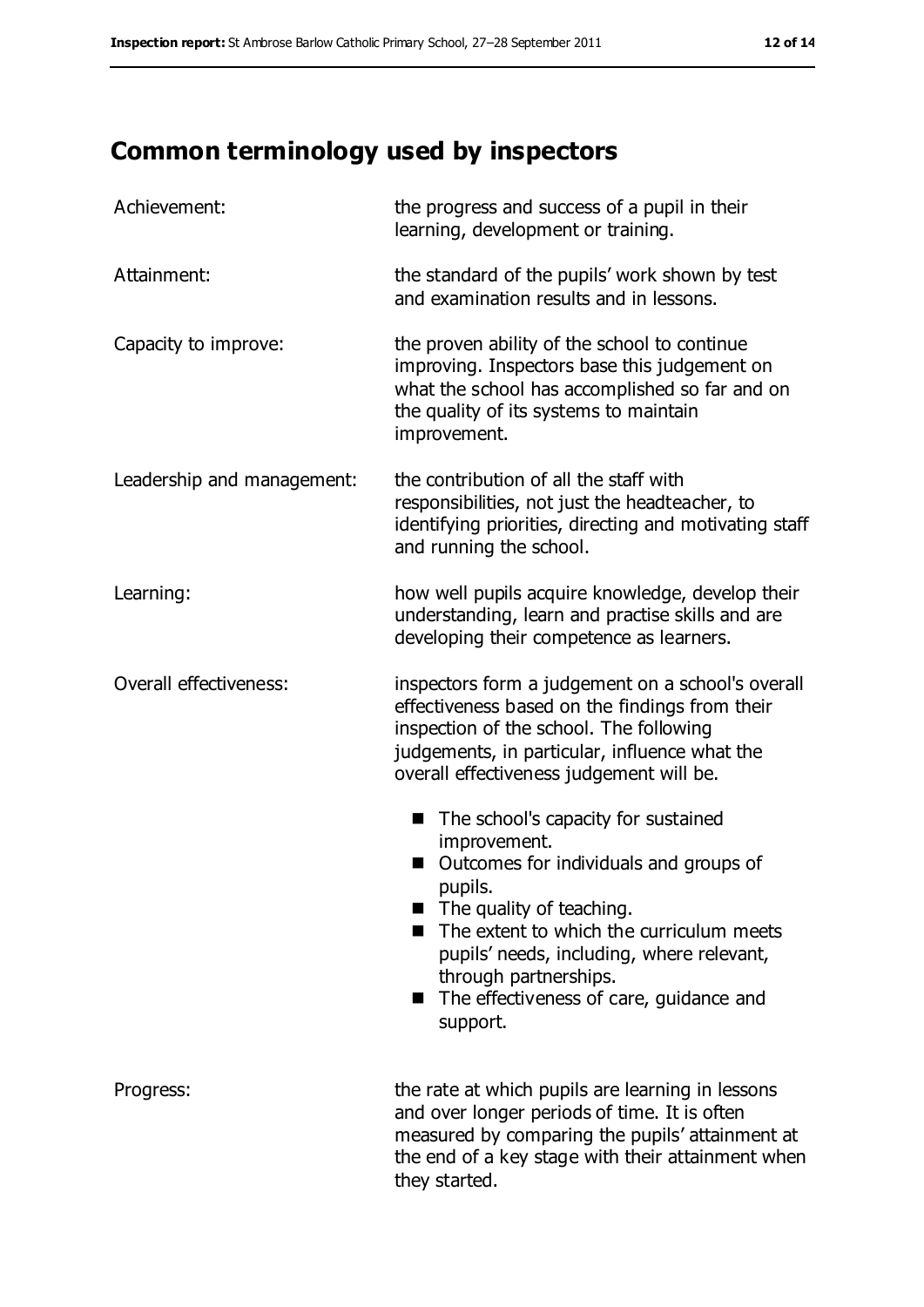**This letter is provided for the school, parents and carers to share with their children. It describes Ofsted's main findings from the inspection of their school.**



29 September 2011

Dear Pupils

#### **Inspection of St Ambrose Barlow Catholic Primary School, Manchester, M29 7DY**

On behalf of my colleagues I wish to thank all of you for being so friendly and welcoming during our recent visit to your school. You attend a school which is outstanding which means it is giving you all an excellent quality of education.

The main reason for this is the dedication of your staff and the excellent leadership of your headteacher. You get an excellent start in the Early Years Foundation Stage which sets you up well for school later on. Your teachers successfully challenge you all and do their best to help you if you find anything difficult. Your behaviour is exemplary and the way you treat others with respect is admirable. Your attainment in English and mathematics when you leave school is high. You also develop confidence and to work with others and speak publicly. You have an excellent understanding of how to stay safe and are sensible about keeping healthy. Your high attendance reflects the great desire you have to learn new ideas and skills. Your parents and carers are very happy with the school and receive excellent information through the website and the texting.

There are always some things that could even better. While most of you are confident young people, more opportunities could be given for you to apply your excellent skills to work independently within real life situations.

I wish you all the very best for your futures and hope you all continue to be happy and caring citizens.

Yours sincerely

David Byrne Lead inspector